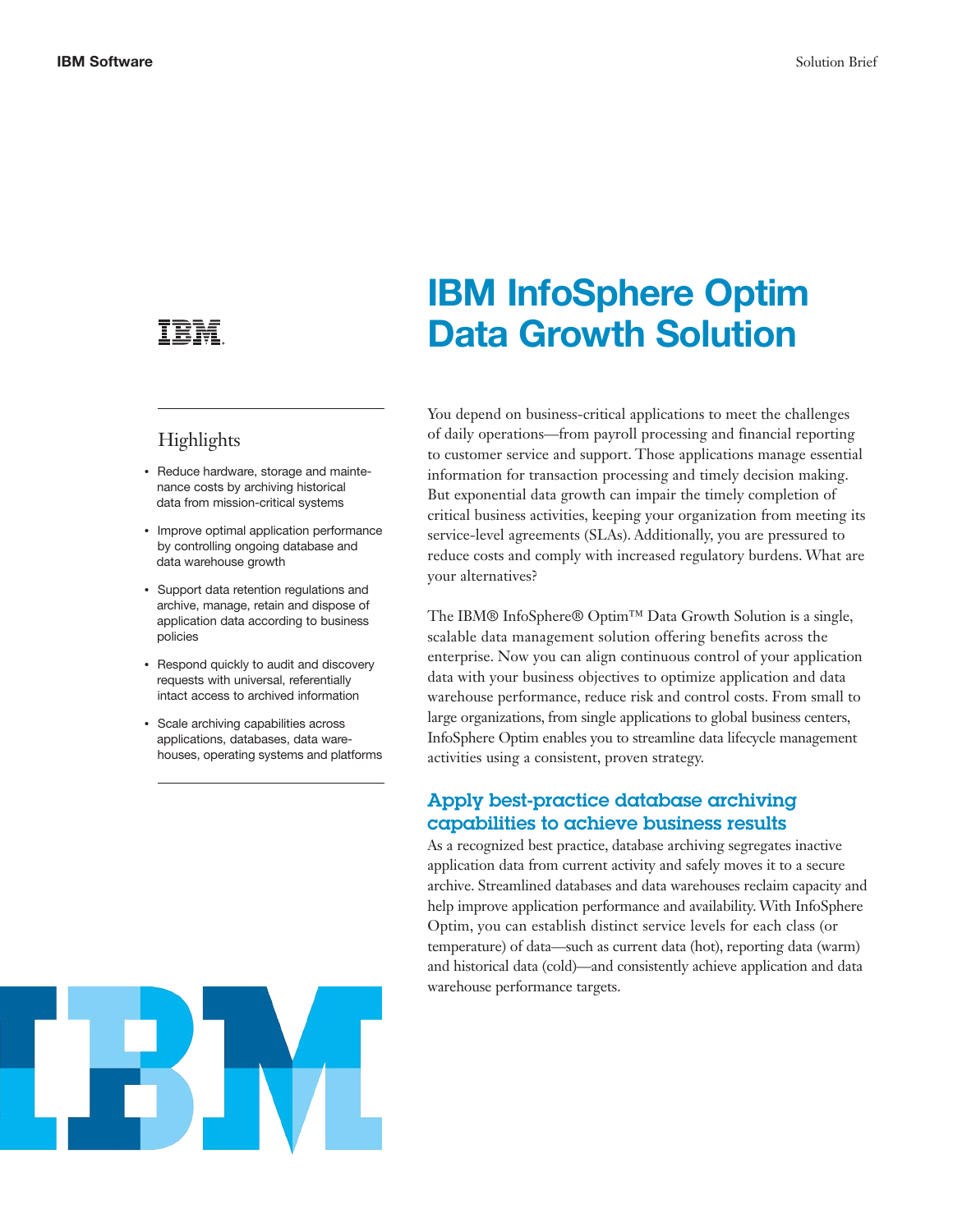Policy-driven archive processes allow you to specify the business rules for archiving. Rules are commonly based on functional or legal requirements such as age, date, transaction status, business unit or company. For example, you might archive all closed orders that are at least two years old. InfoSphere Optim identifies all transactions that meet those criteria and moves them into an accessible archive.

InfoSphere Optim manages application data at the businessobject level. A business object represents a conceptual unit of information such as customers, orders or invoices. From a technical perspective, business objects are comprised of a group of related columns and tables from one or more application databases along with their associated metadata. By managing data at the business-object level, InfoSphere Optim preserves both the relational integrity of the data and its original business context. Each archived record represents a historical reference snapshot of business activity, regardless of its originating application.

### Access the data you need, when and how you need it

You need access to your historical business data to make decisions, run reports, respond to customer inquiries, and audit or make eDiscovery requests. InfoSphere Optim allows you to choose the most effective access method based on business purpose, user convenience and cost. If necessary, archived data can be selectively restored to the production environment; for example, archived HR data for a past employee can be restored if that employee has returned. With InfoSphere Optim, you can implement tiered storage strategies to manage application data based on its evolving business value. Current transactions remain in the high-performance online transaction processing (OLTP) environment. Reporting data in history tables can be kept in midtier storage, so you control costs while still meeting service requirements.

To further reduce costs, you can store historical or reference data offline to tape or other long-term storage devices. Maintaining reference data in an immutable format on a secure write-once, read-many (WORM) device enables you to protect archived business objects for regulatory compliance.



*Figure 1*: InfoSphere Optim archives a complete business object across related applications and databases.

If an auditor requires access to data for compliance or other purposes, you will be prepared with complete snapshots of your transactions, perfectly preserved at each point in time. Plus, you can keep archived business transactions accessible until legal retention periods expire and archives can be deleted.

Reporting on historical information takes less time and effort with universal access methods included in InfoSphere Optim software. For example, application-based access offers a consolidated view of current and historical information through the existing application interface. In cases where the originating application has been retired or is no longer available, InfoSphere Optim offers application-independent access to archived transactions. Users can browse archive data easily through the browse capabilities. In addition, other applicationindependent ways to access archived data can be leveraged using industry-standard methods such as ODBC/JDBC, XML or SQL, and reporting tools such as IBM Cognos® Business Intelligence, SAP BusinessObjects, SAP Crystal Reports, Oracle Discoverer or even Microsoft Excel.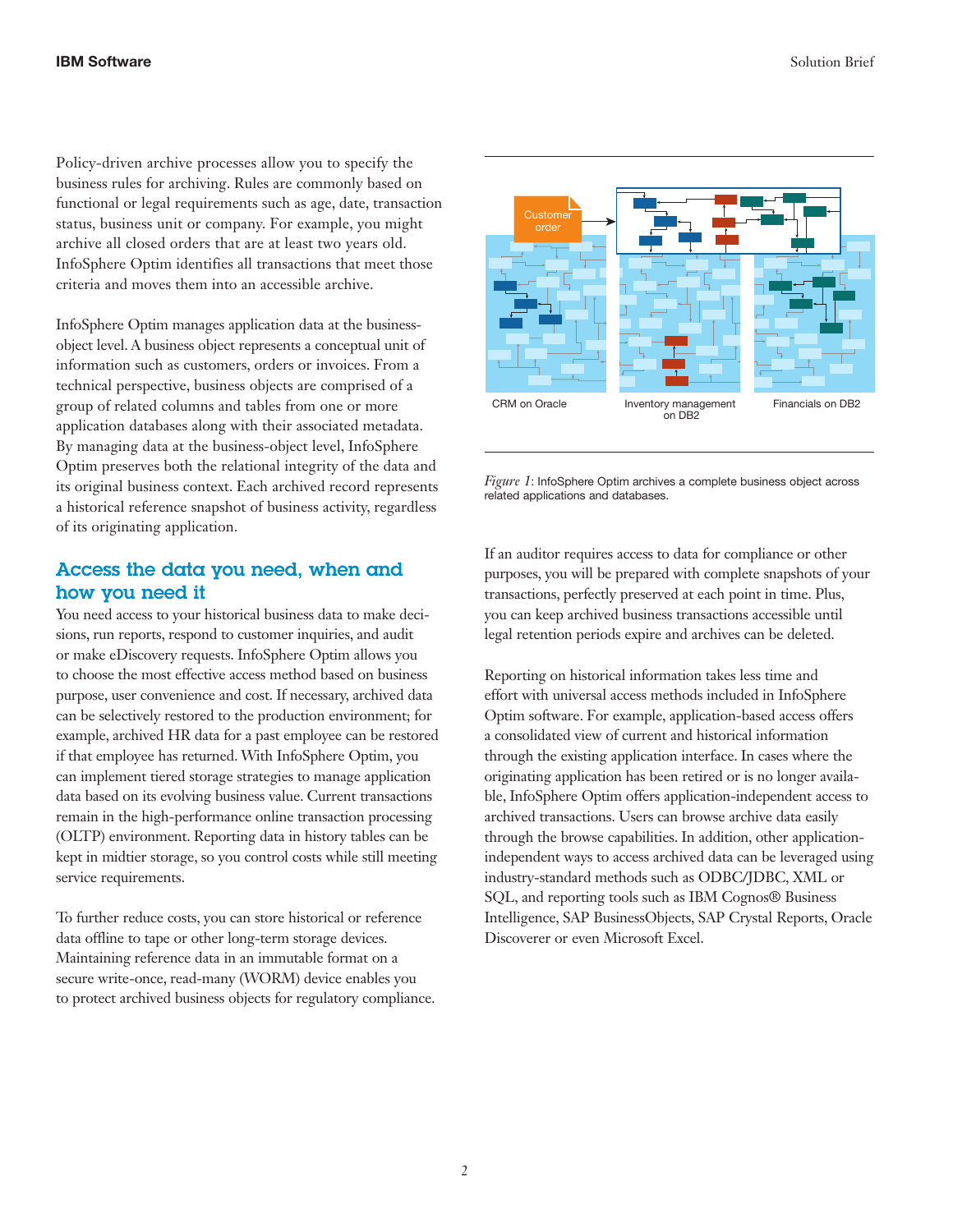#### Support retention compliance, governance and recovery initiatives

Protecting your company from liability is critical. Keeping too much or too little data can result in a liability. The InfoSphere Optim data growth management capability enables you to apply business policies to govern data retention, access and disposal. You can automate data retention to support compliance initiatives and respond quickly and accurately to audit and discovery requests. For organizations leveraging InfoSphere Business Glossary to define and document retention rules for business content, these rules can be easily integrated into InfoSphere Optim Data Growth Solution. Utilizing the InfoSphere Guardium® database monitoring capabilities, organizations can audit the databases that InfoSphere Optim accesses for improved visibility. Also you can manage data retention policies within InfoSphere Optim or import policies into InfoSphere Optim with solutions such as IBM Retention and Record Management for better management of data retention and defensible disposal. Applying suitable and secure methods for governance and compliance helps you prevent your information assets from becoming liabilities.

#### Gain data insight and accelerate implementation with discovery

Successful projects begin with an accurate representation of the business object to be archived. Business objects are defined using relationships among data elements. Those relationships can be either explicitly declared within the database or inferred within the data itself.

Relationships declared within the database, such as primary/ foreign key constraints, are easy to identify; InfoSphere Optim obtains them directly from the database catalog. Inferred relationships represent a more complex situation. Those relationships are enforced via application logic or business rules and are often hidden from view. They can be exposed by a formal process called "discovery," which analyzes the data values and patterns to identify complex associations.

IBM InfoSphere Discovery provides a full range of data analysis capabilities to capture these hidden correlations and bring them clearly into view. Techniques include single-source and crosssource data overlap analysis, advanced matching key discovery, reverse discovery based on transformation logic and more.



*Figure 2*: InfoSphere Optim helps you segregate inactive application data from current activity, safely removing it to a secure archive and keeping it easily accessible.

The relationships identified during the discovery process are then aggregated to create the baseline business for archiving. Organizations can leverage InfoSphere Discovery to help ensure accuracy and completeness, and to speed the successful implementation of data archiving projects.

#### Support your enterprise environments

InfoSphere Optim provides a central data lifecycle management solution that scales to meet enterprise needs. In addition to supporting your custom and packaged applications, InfoSphere Optim provides a consistent data archiving, test data management and data privacy approach across leading enterprise resource planning (ERP) and customer relationship management (CRM) applications: Oracle E-Business Suite, PeopleSoft Enterprise, JD Edwards EnterpriseOne, Siebel CRM and Amdocs CRM. Plus, it supports all major enterprise databases, data warehouses and operating systems: IBM DB2®, Oracle, Sybase, Microsoft SQL Server, IBM Informix®, IBM IMS™, IBM Virtual Storage Access Method (VSAM), IBM Netezza®, Teradata, Microsoft Windows, UNIX, Linux and IBM z/OS®.